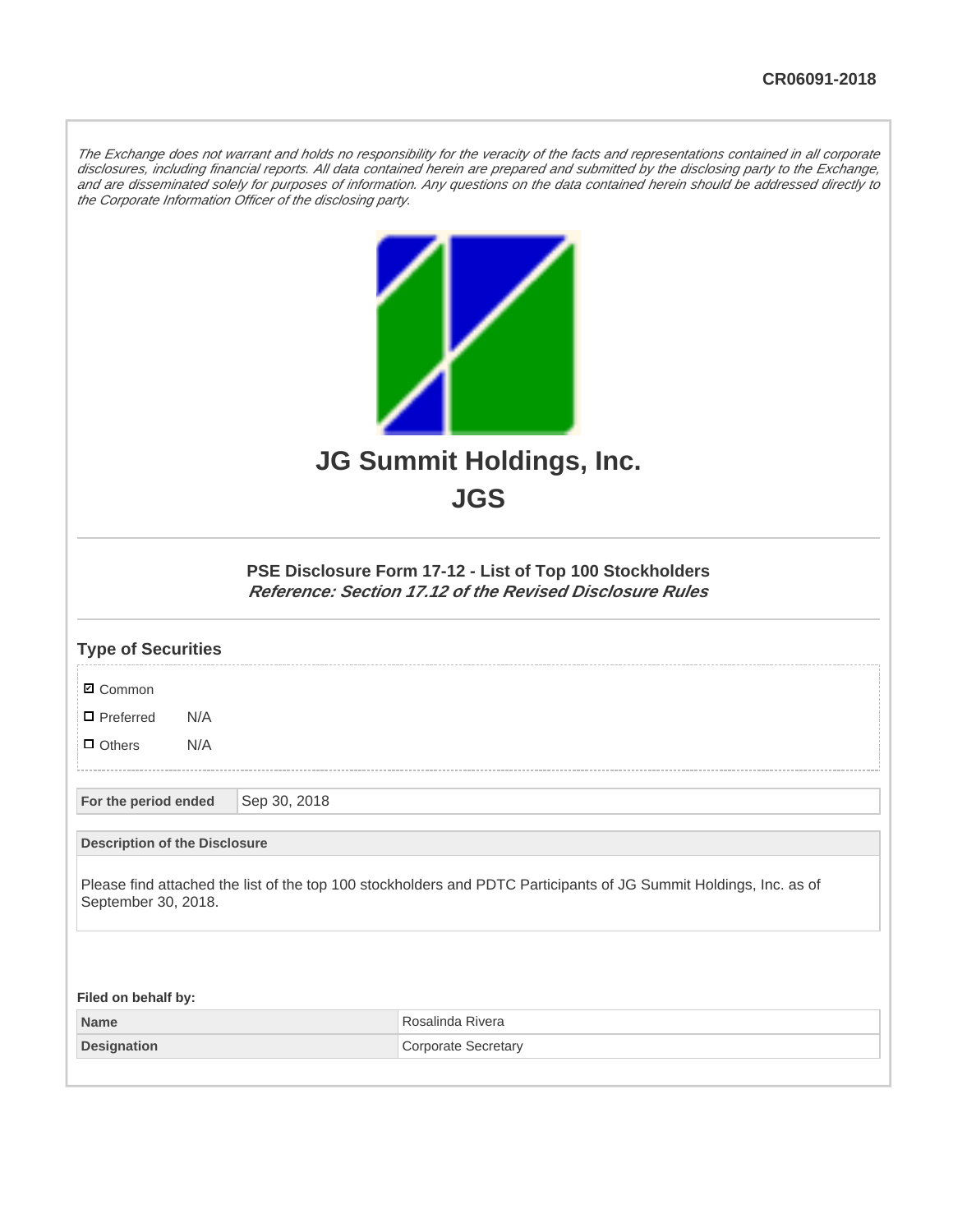LIST OF TOP 100 STOCKHOLDERS As Of September 30, 2018

| STOCKHOLDER'S NAME OUTSTANDING & OUTSTANDING &                      |                    |                                            | TOTAL                           |       | PERCENTAGE NATIONALITY           |
|---------------------------------------------------------------------|--------------------|--------------------------------------------|---------------------------------|-------|----------------------------------|
|                                                                     |                    | ISSUED SHARES ISSUED SHARES HOLDINGS       |                                 | TO    |                                  |
|                                                                     |                    | (FULLY PAID) (PARTIALLY PAID) (SUBSCRIBED) |                                 | TOTAL |                                  |
| 1 GOKONGWEI BROTHERS FOUNDATION INC. 1,997,076,451                  |                    |                                            | 0 1,997,076,451 27.881 FILIPINO |       |                                  |
| 2 PCD NOMINEE CORPORATION - (FILIPINO)                              | 1,668,532,727      |                                            | 0 1,668,532,727 23.294 FILIPINO |       |                                  |
|                                                                     |                    |                                            |                                 |       |                                  |
|                                                                     |                    |                                            |                                 |       |                                  |
|                                                                     |                    |                                            |                                 |       |                                  |
|                                                                     |                    |                                            |                                 |       |                                  |
|                                                                     |                    |                                            |                                 |       |                                  |
|                                                                     |                    |                                            |                                 |       |                                  |
|                                                                     |                    |                                            |                                 |       |                                  |
|                                                                     |                    |                                            |                                 |       |                                  |
|                                                                     |                    |                                            |                                 |       |                                  |
|                                                                     |                    |                                            |                                 |       |                                  |
|                                                                     |                    |                                            |                                 |       |                                  |
|                                                                     |                    |                                            |                                 |       |                                  |
|                                                                     |                    |                                            |                                 |       |                                  |
|                                                                     |                    |                                            |                                 |       |                                  |
|                                                                     |                    |                                            |                                 |       |                                  |
|                                                                     |                    |                                            |                                 |       |                                  |
|                                                                     |                    |                                            |                                 |       |                                  |
|                                                                     |                    |                                            |                                 |       |                                  |
|                                                                     |                    |                                            |                                 |       |                                  |
|                                                                     |                    |                                            |                                 |       |                                  |
|                                                                     |                    |                                            |                                 |       |                                  |
|                                                                     |                    |                                            |                                 |       |                                  |
|                                                                     |                    |                                            |                                 |       |                                  |
|                                                                     |                    |                                            |                                 |       |                                  |
|                                                                     |                    |                                            |                                 |       |                                  |
|                                                                     |                    |                                            |                                 |       |                                  |
|                                                                     |                    |                                            |                                 |       |                                  |
|                                                                     |                    |                                            |                                 |       |                                  |
|                                                                     |                    |                                            |                                 |       |                                  |
|                                                                     |                    |                                            |                                 |       |                                  |
|                                                                     |                    |                                            |                                 |       |                                  |
|                                                                     |                    |                                            |                                 |       |                                  |
|                                                                     |                    |                                            |                                 |       |                                  |
|                                                                     |                    |                                            |                                 |       |                                  |
|                                                                     |                    |                                            |                                 |       |                                  |
|                                                                     |                    |                                            |                                 |       |                                  |
|                                                                     |                    |                                            |                                 |       |                                  |
|                                                                     |                    |                                            |                                 |       |                                  |
|                                                                     |                    |                                            |                                 |       |                                  |
|                                                                     |                    |                                            |                                 |       |                                  |
|                                                                     |                    |                                            |                                 |       |                                  |
|                                                                     |                    |                                            |                                 |       |                                  |
|                                                                     |                    |                                            |                                 |       |                                  |
|                                                                     |                    |                                            |                                 |       |                                  |
|                                                                     |                    |                                            |                                 |       |                                  |
| 41 CELINA NGO CHUA                                                  | 550,000            | $\circ$                                    | 550,000                         |       | 0.008 FILIPINO                   |
| 42 LANCE GOKONGWEI                                                  | 511,411            | $\circ$                                    | 511, 411                        |       | 0.007 FILIPINO                   |
| 43 ADELINE ROSIE G. YU OR JASON G. YU                               | 435,900            | $\circ$                                    | 435,900                         |       | 0.006 FILIPINO                   |
| 44 ANTONIO ABRERA                                                   | 422,400            | $\circ$                                    | 422,400                         |       | 0.006 FILIPINO                   |
| 45 CONCHITA G. KUA OR MICHELLE CHRISTINE G. KUA                     | 400,000            | $\circ$                                    | 400,000                         |       | 0.006 FILIPINO                   |
| 46 PAUL GOTAO SEE                                                   | 375,000            | $\circ$                                    | 375,000                         |       | 0.005 FILIPINO                   |
| 47 MAXWELL G. AHYONG                                                | 303,325            | $\circ$                                    | 303,325                         |       | 0.004 FILIPINO                   |
| 47 MANUEL AHYONG JR.                                                | 303,325            | $\circ$<br>$\circ$                         | 303,325                         |       | 0.004 FILIPINO                   |
| 48 MARISSA AHYONG                                                   | 302,843            |                                            | 302,843                         |       | 0.004 FILIPINO                   |
| 48 MARIVIC G. AHYONG                                                | 302,843            | $\circ$                                    | 302,843                         |       | 0.004 FILIPINO<br>0.004 FILIPINO |
| 49 ALBERTO G. MENDOZA &/OR JEANIE C. MENDOZA                        | 288,750            | $\circ$<br>$\circ$                         | 288,750                         |       |                                  |
| 50 ELIZABETH YU                                                     | 260,000            |                                            | 260,000                         |       | 0.004 FILIPINO                   |
| 51 MAXWELL G. AHYONG AND/OR CHRISTINE Y. AHYONG<br>52 WONG KING LUN | 250,000            | $\circ$<br>$\circ$                         | 250,000                         |       | 0.003 FILIPINO                   |
|                                                                     | 231,000            | $\circ$                                    | 231,000                         |       | 0.003 CHINESE                    |
| 53 AIMEE RICA Y. LU                                                 | 220,000            | $\circ$                                    | 220,000                         |       | 0.003 FILIPINO                   |
| 53 TIONG AN NGO                                                     | 220,000            | $\circ$                                    | 220,000                         |       | 0.003 FILIPINO                   |
| 53 VICTOR GAN SY                                                    | 220,000<br>220,000 | $\circ$                                    | 220,000<br>220,000              |       | 0.003 FILIPINO                   |
| 53 ADELINE ROSIE G. YU<br>53 APRIL ROSE G. YU                       | 220,000            | 0                                          | 220,000                         |       | 0.003 FILIPINO<br>0.003 FILIPINO |
| 53 JASON G. YU                                                      | 220,000            | 0                                          | 220,000                         |       | 0.003 FILIPINO                   |
|                                                                     |                    |                                            |                                 |       |                                  |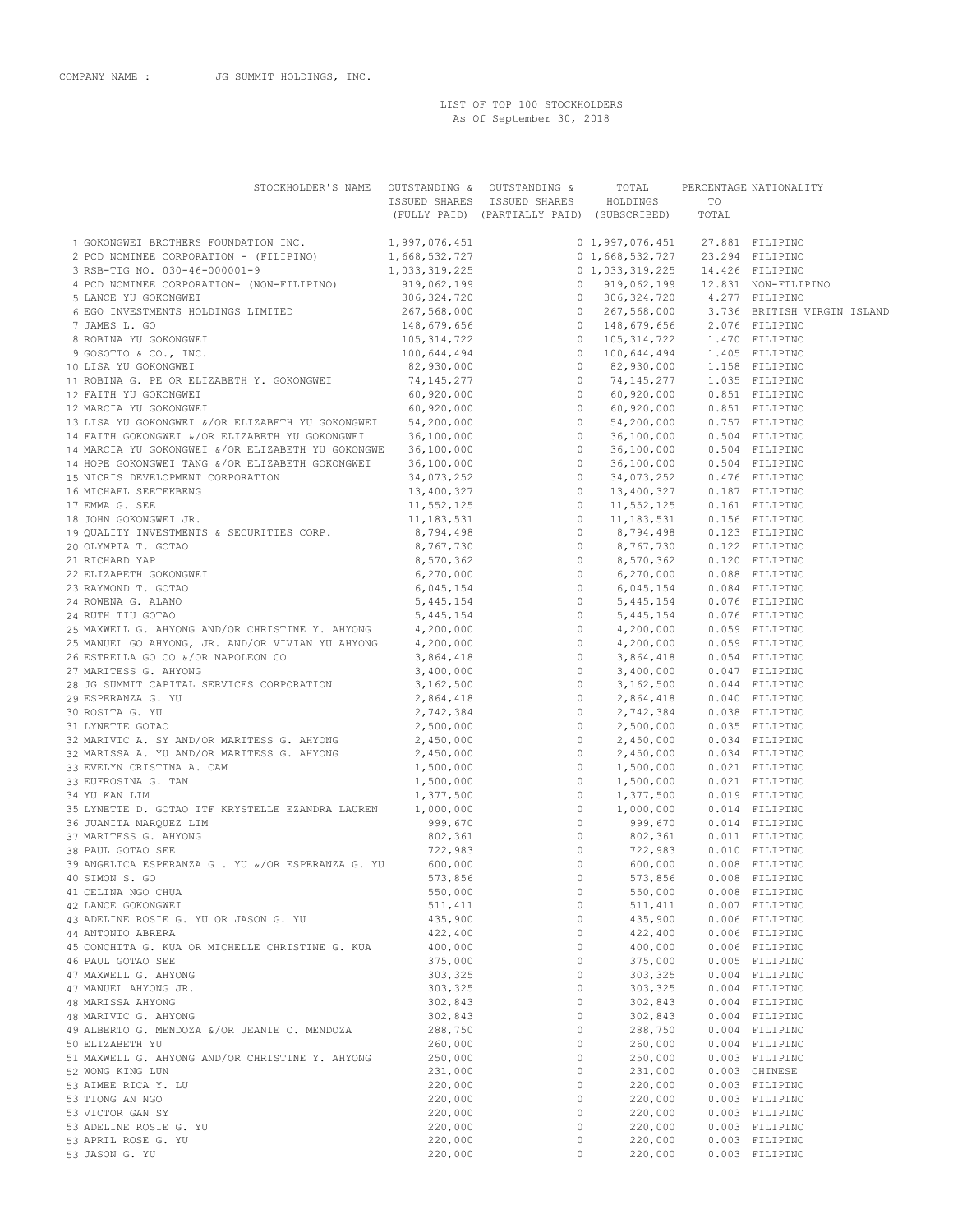LIST OF TOP 100 STOCKHOLDERS As Of September 30, 2018

| STOCKHOLDER'S NAME                                                                                                                                                                                                                                         |                    | OUTSTANDING & OUTSTANDING &                                               | TOTAL              |                                                          | PERCENTAGE NATIONALITY           |
|------------------------------------------------------------------------------------------------------------------------------------------------------------------------------------------------------------------------------------------------------------|--------------------|---------------------------------------------------------------------------|--------------------|----------------------------------------------------------|----------------------------------|
|                                                                                                                                                                                                                                                            |                    | ISSUED SHARES ISSUED SHARES<br>(FULLY PAID) (PARTIALLY PAID) (SUBSCRIBED) | HOLDINGS           | TO<br>TOTAL                                              |                                  |
|                                                                                                                                                                                                                                                            |                    |                                                                           |                    |                                                          |                                  |
| 54 CONCHITA G. KUA OR MARK CHRISTOPHER G. KUA                                                                                                                                                                                                              | 200,000            | $\circ$                                                                   | 200,000            | 0.003 FILIPINO                                           |                                  |
| 54 CONCHITA G. KUA OR MARVIN CHESTER G. KUA                                                                                                                                                                                                                | 200,000            | $\circ$                                                                   | 200,000            |                                                          | 0.003 FILIPINO                   |
| 54 CONCHITA G. KUA OR MICHAEL CHRISTIAN G. KUA                                                                                                                                                                                                             | 200,000            | $\circ$                                                                   | 200,000            |                                                          | 0.003 FILIPINO                   |
| 54 PAUL GOTAO SEE                                                                                                                                                                                                                                          | 200,000            | $\circ$                                                                   | 200,000            |                                                          | 0.003 FILIPINO                   |
| 54 SUNNY ROBERT G. YU &/OR ESPERANZA G. YU                                                                                                                                                                                                                 | 200,000            | $\circ$                                                                   | 200,000            |                                                          | 0.003 FILIPINO                   |
| 55 CHRISTOPHER P. DE VENECIA<br>56 CITIBANK N.A MLA OBO A/C 141209350 (CITI10)                                                                                                                                                                             | 165,000<br>157,529 | $\circ$<br>$\overline{0}$                                                 |                    | 165,000 0.002 FILIPINO                                   |                                  |
| 57 TONY WONG                                                                                                                                                                                                                                               | 148,500            | $\circ$                                                                   |                    | 157,529 0.002 FILIPINO<br>148,500 0.002 FILIPINO         |                                  |
| 58 DENNIS S. LIM                                                                                                                                                                                                                                           | 140,000            | $\overline{0}$                                                            |                    | 140,000 0.002 FILIPINO                                   |                                  |
| 58 PETER LIM                                                                                                                                                                                                                                               | 140,000            | $\overline{0}$                                                            |                    | 140,000 0.002 FILIPINO                                   |                                  |
| 58 ROY S. LIM                                                                                                                                                                                                                                              | 140,000            | $\overline{0}$                                                            |                    |                                                          |                                  |
| 59 OLIVIA S. LIM<br>60 MARIANO K. TAN<br>61 JOHN T. LAO<br>62 EEC SECURITIES CORPORATION<br>63 PETRON CORPORATION<br>64 A & A SEC., INC.<br>65 MA. TERESA P. CRUZ<br>65 FELIPE P. CRUZ III<br>65 YU KAN LIM<br>65 SMS DEVELOPMENT CORP.<br>66 MAPIANO CHIA | 130,000            | $\overline{0}$                                                            |                    | 140,000 0.002 FILIPINO<br>130,000 0.002 FILIPINO         |                                  |
|                                                                                                                                                                                                                                                            | 126,500            | $\circ$                                                                   |                    | 126,500   0.002   FILIPINO<br>120,000   0.002   FILIPINO |                                  |
|                                                                                                                                                                                                                                                            | 120,000            | $\overline{0}$                                                            |                    |                                                          |                                  |
|                                                                                                                                                                                                                                                            | 118,800            | $\circ$                                                                   | 118,800            |                                                          | 0.002 FILIPINO                   |
|                                                                                                                                                                                                                                                            | 117,170            | $\overline{0}$                                                            | 117,170            |                                                          | 0.002 FILIPINO                   |
|                                                                                                                                                                                                                                                            | 115,000<br>110,000 | $\circ$<br>$\circ$                                                        | 115,000<br>110,000 |                                                          | 0.002 FILIPINO<br>0.002 FILIPINO |
|                                                                                                                                                                                                                                                            | 110,000            | $\circ$                                                                   | 110,000            |                                                          | 0.002 FILIPINO                   |
|                                                                                                                                                                                                                                                            | 110,000            | $\circ$                                                                   | 110,000            |                                                          | 0.002 FILIPINO                   |
|                                                                                                                                                                                                                                                            | 110,000            | $\circ$                                                                   | 110,000            |                                                          | 0.002 FILIPINO                   |
|                                                                                                                                                                                                                                                            | 110,000            | $\circ$                                                                   | 110,000            |                                                          | 0.002 FILIPINO                   |
| 66 MARIANO CHUA                                                                                                                                                                                                                                            | 99,000             | $\circ$                                                                   | 99,000             |                                                          | 0.001 FILIPINO                   |
| 67 ATTICUS KING                                                                                                                                                                                                                                            | 96,800             | $\circ$                                                                   | 96,800             |                                                          | 0.001 FILIPINO                   |
| 68 MA KRISTINA CASIMIRA P. DE VENECIA                                                                                                                                                                                                                      | 82,500             | $\circ$                                                                   | 82,500             |                                                          | 0.001 FILIPINO                   |
| 68 PATRICK HENRY C. GO                                                                                                                                                                                                                                     | 82,500             | $\circ$                                                                   | 82,500             |                                                          | 0.001 FILIPINO                   |
| 69 EDWIN LIM                                                                                                                                                                                                                                               | 71,500             | $\circ$                                                                   | 71,500             |                                                          | 0.001 FILIPINO                   |
| 69 BENJAMIN CHIOK LO                                                                                                                                                                                                                                       | 71,500             | $\circ$<br>$\circ$                                                        | 71,500             |                                                          | 0.001 FILIPINO<br>0.001 AMERICAN |
| 70 PHILIPPINE REMNANTS CO., INC.<br>71 PEDRO SEN OR FLORA SEN                                                                                                                                                                                              | 70,400<br>70,000   | $\circ$                                                                   | 70,400<br>70,000   |                                                          | 0.001 FILIPINO                   |
| 72 PNOC COAL CORP. AS TRUSTEE OF MCC                                                                                                                                                                                                                       | 68,200             | $\circ$                                                                   | 68,200             |                                                          | 0.001 FILIPINO                   |
| 73 ANNIE C. CHUA                                                                                                                                                                                                                                           | 66,000             | $\circ$                                                                   | 66,000             |                                                          | 0.001 FILIPINO                   |
| 74 COPYER ENTERPRISES CORP.                                                                                                                                                                                                                                | 55,000             | $\circ$                                                                   | 55,000             |                                                          | 0.001 FILIPINO                   |
| 74 LEE A. DEL PAN                                                                                                                                                                                                                                          | 55,000             | $\overline{0}$                                                            | 55,000             |                                                          | 0.001 AMERICAN                   |
| 75 GUAN PIAO ANG                                                                                                                                                                                                                                           | 53,000             | $\circ$                                                                   | 53,000             |                                                          | 0.001 CHINESE                    |
| 76 OSCAR LEDESMA & CO., INC.                                                                                                                                                                                                                               | 52,000             | $\circ$                                                                   | 52,000             |                                                          | 0.001 FILIPINO                   |
| 77 PACIFICO TACUB                                                                                                                                                                                                                                          | 50,300             | $\circ$                                                                   | 50,300             |                                                          | 0.001 FILIPINO                   |
| 78 NAPOLEON S. TIONGCO &/OR JOHN L. TIONGCO<br>79 SOPHIA LINDA ROCO-AVANCENA                                                                                                                                                                               | 50,000             | $\circ$<br>$\circ$                                                        | 50,000             |                                                          | 0.001 FILIPINO                   |
| 80 SYLVESTER HUNG                                                                                                                                                                                                                                          | 47,142<br>44,000   | $\circ$                                                                   | 47,142<br>44,000   |                                                          | 0.001 FILIPINO<br>0.001 BRITISH  |
| 80 MA. ASUNCION O. PADILLA                                                                                                                                                                                                                                 | 44,000             | $\overline{0}$                                                            | 44,000             |                                                          | 0.001 FILIPINO                   |
| 80 VIRGINIA D. SEANGIO                                                                                                                                                                                                                                     | 44,000             | 0                                                                         | 44,000             |                                                          | 0.001 FILIPINO                   |
| 80 RODULFO SEVILLA                                                                                                                                                                                                                                         | 44,000             | $\overline{0}$                                                            | 44,000             |                                                          | 0.001 FILIPINO                   |
| 81 LEONARDO F. OSILLA                                                                                                                                                                                                                                      | 42,900             | $\circ$                                                                   | 42,900             |                                                          | 0.001 FILIPINO                   |
| 82 CITIBANK N.A MLA OBO A/C 6001310041 (CITI10)                                                                                                                                                                                                            | 42,790             | $\circ$                                                                   |                    | 42,790   0.001   FILIPINO                                |                                  |
| 83 Q CAPITAL, INC.                                                                                                                                                                                                                                         | 41,800             | $\circ$                                                                   | 41,800             |                                                          | 0.001 FILIPINO                   |
| 84 CHRISTINE MENDOZA &/OR ALBERTO MENDOZA                                                                                                                                                                                                                  | 40,700             | $\circ$                                                                   | 40,700             |                                                          | 0.001 FILIPINO                   |
| 85 BPI TRUST ACCOUNT NO. 13300615                                                                                                                                                                                                                          | 40,000             | $\circ$                                                                   | 40,000             |                                                          | 0.001 FILIPINO                   |
| 86 M E HOLDING CORPORATION<br>87 FRABELLE FISHING CORPORATION RETIREMENT PLAN                                                                                                                                                                              | 38,500<br>38,379   | $\circ$<br>$\circ$                                                        | 38,500<br>38,379   |                                                          | 0.001 FILIPINO<br>0.001 FILIPINO |
| 88 VICTOR J. DEL ROSARIO                                                                                                                                                                                                                                   | 37,400             | $\circ$                                                                   | 37,400             |                                                          | 0.001 FILIPINO                   |
| 89 VICKY L. CHAN                                                                                                                                                                                                                                           | 36,300             | $\circ$                                                                   | 36,300             |                                                          | 0.001 FILIPINO                   |
| 90 TING TING CHUA                                                                                                                                                                                                                                          | 35,200             | $\circ$                                                                   | 35,200             |                                                          | 0.000 FILIPINO                   |
| 91 VICA SERVICES AND MANAGEMENT CORPORATION                                                                                                                                                                                                                | 33,060             | $\circ$                                                                   | 33,060             |                                                          | 0.000 FILIPINO                   |
| 92 JOAQUIN YOKLIN GAW                                                                                                                                                                                                                                      | 33,000             | $\circ$                                                                   | 33,000             |                                                          | 0.000 FILIPINO                   |
| 92 NORA T. GO                                                                                                                                                                                                                                              | 33,000             | $\circ$                                                                   | 33,000             |                                                          | 0.000 FILIPINO                   |
| 92 JOSE JUDAN                                                                                                                                                                                                                                              | 33,000             | $\circ$                                                                   | 33,000             |                                                          | 0.000 FILIPINO                   |
| 92 WILLIAM WANG                                                                                                                                                                                                                                            | 33,000             | $\circ$                                                                   | 33,000             |                                                          | 0.000 FILIPINO                   |
| 93 FCX INTERNATIONAL INC.                                                                                                                                                                                                                                  | 27,500             | $\circ$                                                                   | 27,500             |                                                          | 0.000 FILIPINO                   |
| 93 WILSON D. GO<br>93 DAVID ONG                                                                                                                                                                                                                            | 27,500<br>27,500   | $\circ$<br>$\circ$                                                        | 27,500<br>27,500   |                                                          | 0.000 FILIPINO<br>0.000 CHINESE  |
| 93 JOSE E. SALVADOR                                                                                                                                                                                                                                        | 27,500             | $\circ$                                                                   | 27,500             |                                                          | 0.000 FILIPINO                   |
| 94 WESTIN SECURITIES CORPORATION                                                                                                                                                                                                                           | 23,000             | $\circ$                                                                   | 23,000             |                                                          | 0.000 FILIPINO                   |
| 95 JOSE F. BUENAVENTURA                                                                                                                                                                                                                                    | 22,000             | $\circ$                                                                   | 22,000             |                                                          | 0.000 FILIPINO                   |
| 95 ANDY CHUA &/OR GEMMA CHUA                                                                                                                                                                                                                               | 22,000             | $\circ$                                                                   | 22,000             |                                                          | 0.000 FILIPINO                   |
| 95 MA. LOURDES C. FERNANDO                                                                                                                                                                                                                                 | 22,000             | $\circ$                                                                   | 22,000             |                                                          | 0.000 FILIPINO                   |
| 95 JOHN C. B. GO                                                                                                                                                                                                                                           | 22,000             | $\circ$                                                                   | 22,000             |                                                          | 0.000 FILIPINO                   |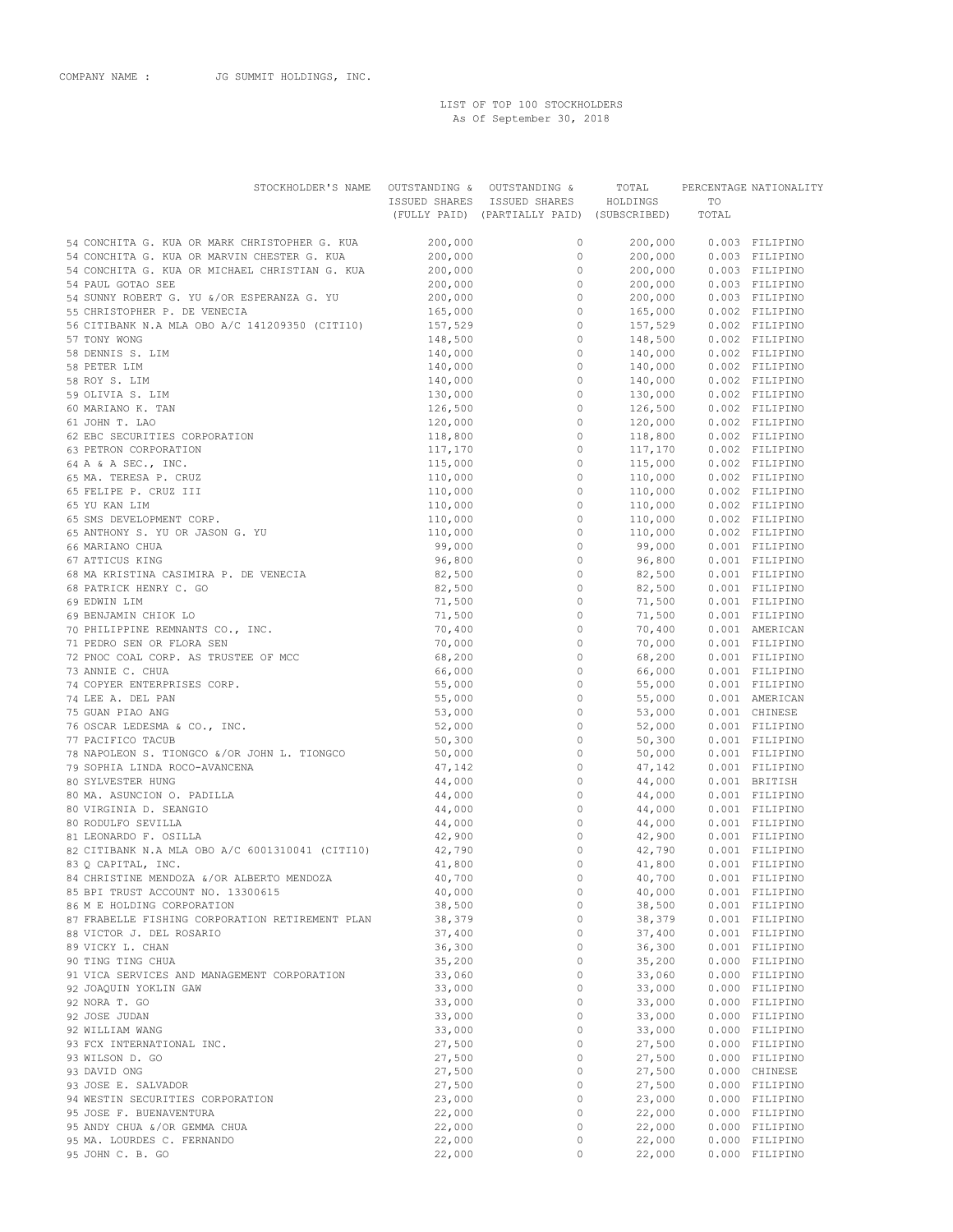## LIST OF TOP 100 STOCKHOLDERS As Of September 30, 2018

| STOCKHOLDER'S NAME                                |        | OUTSTANDING & OUTSTANDING & TOTAL PERCENTAGE NATIONALITY |                                 |    |                 |
|---------------------------------------------------|--------|----------------------------------------------------------|---------------------------------|----|-----------------|
|                                                   |        | ISSUED SHARES ISSUED SHARES HOLDINGS                     |                                 | TO |                 |
|                                                   |        | (FULLY PAID) (PARTIALLY PAID) (SUBSCRIBED) TOTAL         |                                 |    |                 |
|                                                   |        |                                                          |                                 |    |                 |
| 95 THEODORE G. HUANG &/OR CORAZON B. HUANG        | 22,000 | $\Omega$                                                 | 22,000                          |    | 0.000 FILIPINO  |
| 95 JOHNNY S. LIM                                  | 22,000 |                                                          | $\Omega$ and $\Omega$<br>22,000 |    | 0.000 FILIPINO  |
| 95 KUOK KHOON LOONG                               | 22,000 | $\circ$                                                  | 22,000                          |    | 0.000 MALAYSIAN |
| 95 NICANOR PADILLA &/OR GINA MAY ADEVA 22,000     |        | $\overline{0}$                                           | 22,000                          |    | 0.000 FILIPINO  |
| 95 CRISTINO L. PANLILIO                           | 22,000 | $\circ$                                                  | 22,000                          |    | 0.000 FILIPINO  |
| 95 PETROFIELDS EXPL. & DEV. CO. INC. 22,000       |        | $\bigcirc$                                               | 22,000                          |    | 0.000 FILIPINO  |
| 95 ROBERT W. RAZON                                | 22,000 | $\circ$                                                  | 22,000                          |    | 0.000 FILIPINO  |
| 95 EDDIE SY                                       | 22,000 | $\circ$                                                  | 22,000                          |    | 0.000 FILIPINO  |
| 95 PATRICK TONG                                   | 22,000 | $\circ$                                                  | 22,000                          |    | 0.000 FILIPINO  |
| 95 WILLIAM TAN UNTIONG                            | 22,000 | $\circ$                                                  | 22,000                          |    | 0.000 FILIPINO  |
| 95 V. FRANCISCO VARUA &/OR VIKTOR VARUA           | 22,000 | $\circ$                                                  | 22,000                          |    | 0.000 FILIPINO  |
| 95 ERLINDA T. WEE                                 | 22,000 | $\circ$                                                  | 22,000                          |    | 0.000 FILIPINO  |
| 96 R. COYIUTO SECURITIES, INC.                    | 21,000 | $\circ$                                                  | 21,000                          |    | 0.000 FILIPINO  |
| 97 JENN WOEI SECURITIES, INC.                     | 20,900 | $\circ$                                                  | 20,900                          |    | 0.000 FILIPINO  |
| 98 EDWIN L. LAPASARAN LIM /OR MARY HOPE LIM       | 20,000 | $\circ$                                                  | 20,000                          |    | 0.000 FILIPINO  |
| 98 BRYANT O. NGO                                  | 20,000 | $\circ$                                                  | 20,000                          |    | 0.000 FILIPINO  |
| 98 MA. CONSUELO M. TIUTAN                         | 20,000 | $\overline{0}$                                           | 20,000                          |    | 0.000 FILIPINO  |
| 99 BENGT ARNE TEODOR HEIDENBORG                   | 19,500 | $\circ$                                                  | 19,500                          |    | 0.000 SWEDISH   |
| 100 ARLENE RAVALO ULANDAY OR BETHEL ANN RAVALO OR | 19,000 | $\circ$                                                  | 19,000                          |    | 0.000 AMERICAN  |
|                                                   |        |                                                          |                                 |    |                 |
|                                                   |        |                                                          |                                 |    |                 |

GRAND TOTAL (153)  $7,160,321,415$  0 7,160,321,415

**THIS IS A COMPUTER GENERATED REPORT AND IF ISSUED WITHOUT ALTERATION, DOES NOT REQUIRE ANY SIGNATURE.**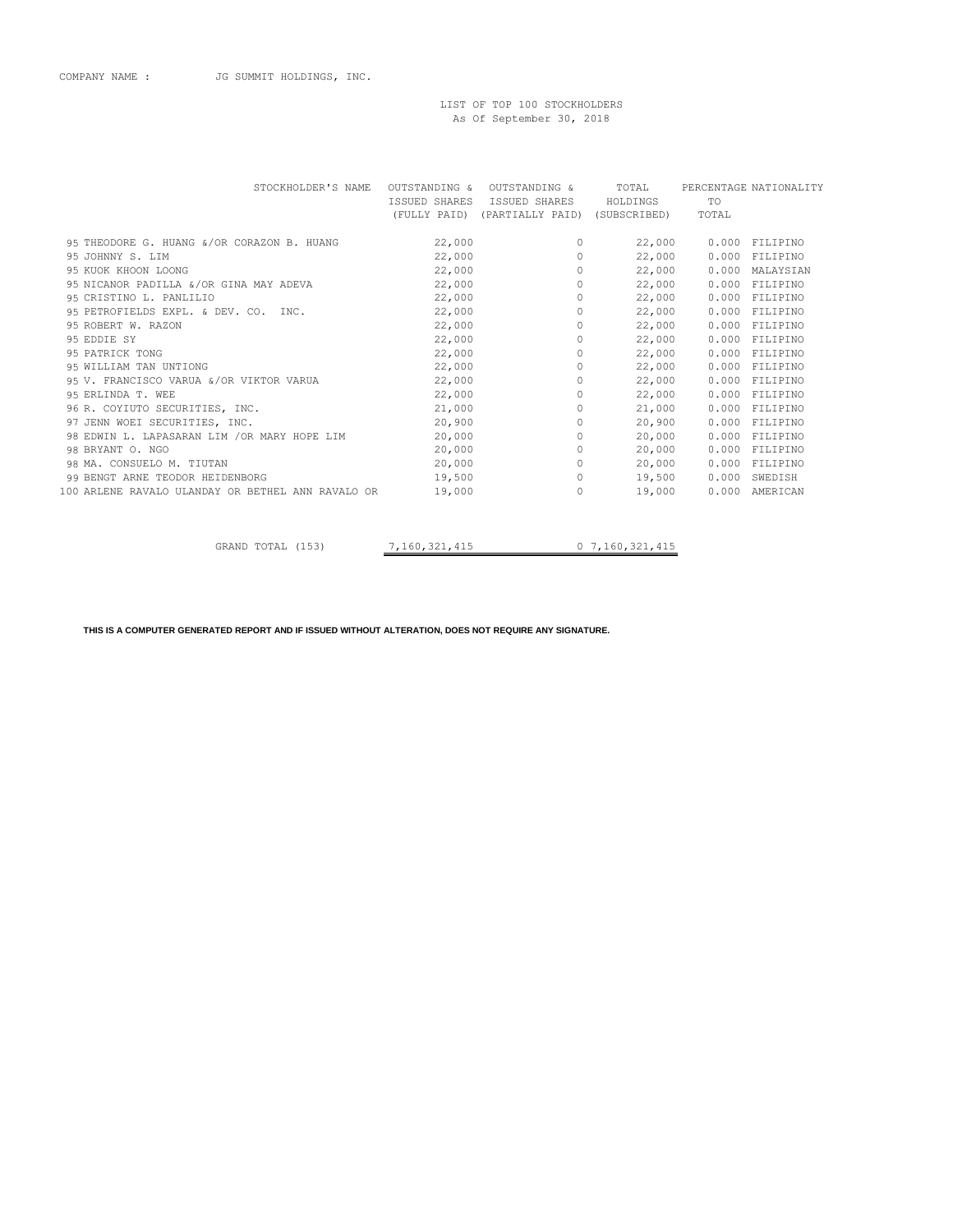## **OUTSTANDING BALANCES FOR A SPECIFIC COMPANY**

Company Code - JGS000000000 JG SUMMIT HOLDINGS, INC.

| Business Date: September 28, 2018                |                    |
|--------------------------------------------------|--------------------|
| <b>BPNAME</b>                                    | <b>HOLDINGS</b>    |
| <b>UPCC SECURITIES CORP.</b>                     | 12,750             |
| A & A SECURITIES, INC.                           | 401,650            |
| <b>ABACUS SECURITIES CORPORATION</b>             | 4,331,896          |
| PHILSTOCKS FINANCIAL INC                         | 277,245            |
| A. T. DE CASTRO SECURITIES CORP.                 | 56,980             |
| ALPHA SECURITIES CORP.                           | 31,700             |
| <b>BA SECURITIES, INC.</b>                       | 95,800             |
| <b>AP SECURITIES INCORPORATED</b>                | 598,679            |
| ANSALDO, GODINEZ & CO., INC.                     | 269,530            |
| AB CAPITAL SECURITIES, INC.                      | 354,240            |
| SARANGANI SECURITIES, INC.                       | 6,220              |
| <b>SB EQUITIES, INC.</b>                         | 3,477,620          |
| ASIA PACIFIC CAPITAL EQUITIES & SECURITIES CORP. | 4,360              |
| <b>ASIASEC EQUITIES, INC.</b>                    | 339,200            |
| <b>ASTRA SECURITIES CORPORATION</b>              | 15,000             |
| CHINA BANK SECURITIES CORPORATION                | 24,710             |
| BELSON SECURITIES, INC.                          | 135,655            |
| BENJAMIN CO CA & CO., INC.                       | 2,000              |
| B. H. CHUA SECURITIES CORPORATION                | 193,153            |
| JAKA SECURITIES CORP.                            | 11,000             |
| <b>BPI SECURITIES CORPORATION</b>                | 2,928,833          |
| CAMPOS, LANUZA & COMPANY, INC.                   | 138,810            |
| SINCERE SECURITIES CORPORATION                   | 1,900              |
| <b>CENTURY SECURITIES CORPORATION</b>            | 66,000             |
| <b>BDO NOMURA SECURITIES INC</b>                 | 331,191            |
| <b>CITISECURITIES, INC.</b>                      |                    |
| TRITON SECURITIES CORP.                          | 486,532<br>237,260 |
| PHILEO ALLIED SECURITIES (PHILIPPINES), INC.     |                    |
|                                                  | 11,000             |
| <b>IGC SECURITIES INC.</b>                       | 646,155            |
| <b>CUALOPING SECURITIES CORPORATION</b>          | 2,000              |
| DBP-DAIWA CAPITAL MARKETS PHILPPINES, INC.       | 18,160             |
| DAVID GO SECURITIES CORP.                        | 40,950             |
| DIVERSIFIED SECURITIES, INC.                     | 74,155             |
| E. CHUA CHIACO SECURITIES, INC.                  | 280,280            |
| EQUITABLE SECURIITES (PHILS.) INC.               | 550                |
| <b>EAST WEST CAPITAL CORPORATION</b>             | 500                |
| EASTERN SECURITIES DEVELOPMENT CORPORATION       | 4,717,670          |
| EQUITIWORLD SECURITIES, INC.                     | 49,690             |
| EVERGREEN STOCK BROKERAGE & SEC., INC.           | 324,440            |
| FIRST ORIENT SECURITIES, INC.                    | 42,780             |
| FIRST INTEGRATED CAPITAL SECURITIES, INC.        | 80,000             |
| F. YAP SECURITIES, INC.                          | 64,580             |
| AURORA SECURITIES, INC.                          | 15,000             |
| GLOBALINKS SECURITIES & STOCKS, INC.             | 121,550            |
| JSG SECURITIES, INC.                             | 423,080            |
| <b>GOLDSTAR SECURITIES, INC.</b>                 | 101,990            |
| GUILD SECURITIES, INC.                           | 24,230             |
| HDI SECURITIES, INC.                             | 139,860            |
| H. E. BENNETT SECURITIES, INC.                   | 29,850             |
| HK SECURITIES, INC.                              | 73                 |
| II. ACKERMAN & CO., INC.                         | 18,898             |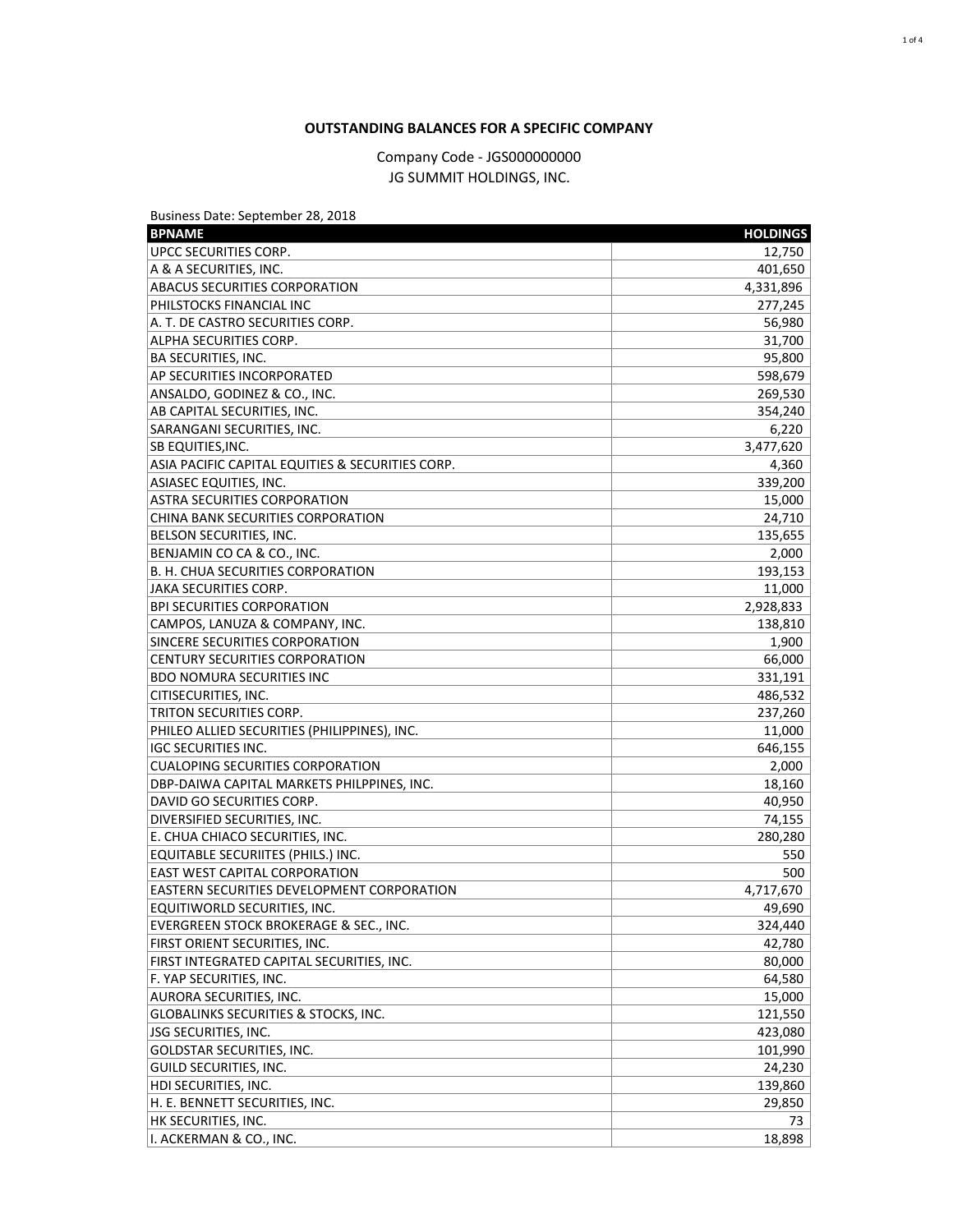| <b>BPNAME</b>                                                   | <b>HOLDINGS</b> |
|-----------------------------------------------------------------|-----------------|
| I. B. GIMENEZ SECURITIES, INC.                                  | 160,340         |
| INVESTORS SECURITIES, INC,                                      | 165,494         |
| IMPERIAL, DE GUZMAN, ABALOS & CO., INC.                         | 9,318,959       |
| INTRA-INVEST SECURITIES, INC.                                   | 94,650          |
| ASIAN CAPITAL EQUITIES, INC.                                    | 14,200          |
| J.M. BARCELON & CO., INC.                                       | 3,000           |
| VALUE QUEST SECURITIES CORPORATION                              | 42,150          |
| <b>STRATEGIC EQUITIES CORP.</b>                                 | 187,010         |
| LARRGO SECURITIES CO., INC.                                     | 1,000           |
| LOPEZ, LOCSIN, LEDESMA & CO., INC.                              | 13,490          |
| LUCKY SECURITIES, INC.                                          | 81,500          |
| LUYS SECURITIES COMPANY, INC.                                   | 8,000           |
| <b>MANDARIN SECURITIES CORPORATION</b>                          | 72,400          |
| COL Financial Group, Inc.                                       | 17,901,288      |
|                                                                 |                 |
| DA MARKET SECURITIES, INC.                                      | 9,150           |
| MERCANTILE SECURITIES CORP.                                     | 3,000           |
| MERIDIAN SECURITIES, INC.                                       | 82,300          |
| MDR SECURITIES, INC.                                            | 123,300         |
| DEUTSCHE REGIS PARTNERS, INC.                                   | 169,626         |
| MOUNT PEAK SECURITIES, INC.                                     | 2,050           |
| NEW WORLD SECURITIES CO., INC.                                  | 3,850           |
| OPTIMUM SECURITIES CORPORATION                                  | 76,055          |
| RCBC SECURITIES, INC.                                           | 491,520         |
| PAN ASIA SECURITIES CORP.                                       | 25,100          |
| PAPA SECURITIES CORPORATION                                     | 752,494         |
| MAYBANK ATR KIM ENG SECURITIES, INC.                            | 506,084,607     |
| PLATINUM SECURITIES, INC.                                       | 4,000           |
| PNB SECURITIES, INC.                                            | 117,030         |
| PREMIUM SECURITIES, INC.                                        | 62,020          |
| PRYCE SECURITIES, INC.                                          | 11,034          |
| SALISBURY BKT SECURITIES CORPORATION                            | 1,000           |
| QUALITY INVESTMENTS & SECURITIES CORPORATION                    | 21,652,879      |
| R & L INVESTMENTS, INC.                                         | 8,600           |
| <b>ALAKOR SECURITIES CORPORATION</b>                            | 10,500          |
| R. COYIUTO SECURITIES, INC.                                     | 250,950         |
| REGINA CAPITAL DEVELOPMENT CORPORATION                          | 677,678         |
| R. NUBLA SECURITIES, INC.                                       | 971,620         |
| AAA SOUTHEAST EQUITIES, INCORPORATED                            | 16,170          |
| R. S. LIM & CO., INC.                                           | 545,650         |
| RTG & COMPANY, INC.                                             | 53,530          |
| S.J. ROXAS & CO., INC.                                          | 96,100          |
| SECURITIES SPECIALISTS, INC.                                    | 3,250           |
| FIDELITY SECURITIES, INC.                                       | 29,150          |
| SUMMIT SECURITIES, INC.                                         | 148,836         |
| STANDARD SECURITIES CORPORATION                                 | 1,219,680       |
| SUPREME STOCKBROKERS, INC                                       | 94,370          |
| TANSENGCO & CO., INC.                                           | 87,250          |
| THE FIRST RESOURCES MANAGEMENT & SECURITIES CORP.               | 91,210          |
| TOWER SECURITIES, INC.                                          | 377,520         |
| APEX PHILIPPINES EQUITIES CORPORATION                           | 1,100           |
| TRENDLINE SECURITIES CORPORATION                                | 12,100          |
|                                                                 |                 |
| TRI-STATE SECURITIES, INC.                                      | 469,900         |
| UCPB SECURITIES, INC.<br>UOB KAY HIAN SECURITIES (PHILS.), INC. | 172,790         |
|                                                                 | 743,632         |
| E.SECURITIES, INC.                                              | 8,800           |
| VENTURE SECURITIES, INC.                                        | 99,580          |
| FIRST METRO SECURITIES BROKERAGE CORP.                          | 1,960,963       |
| WEALTH SECURITIES, INC.                                         | 13,641,267      |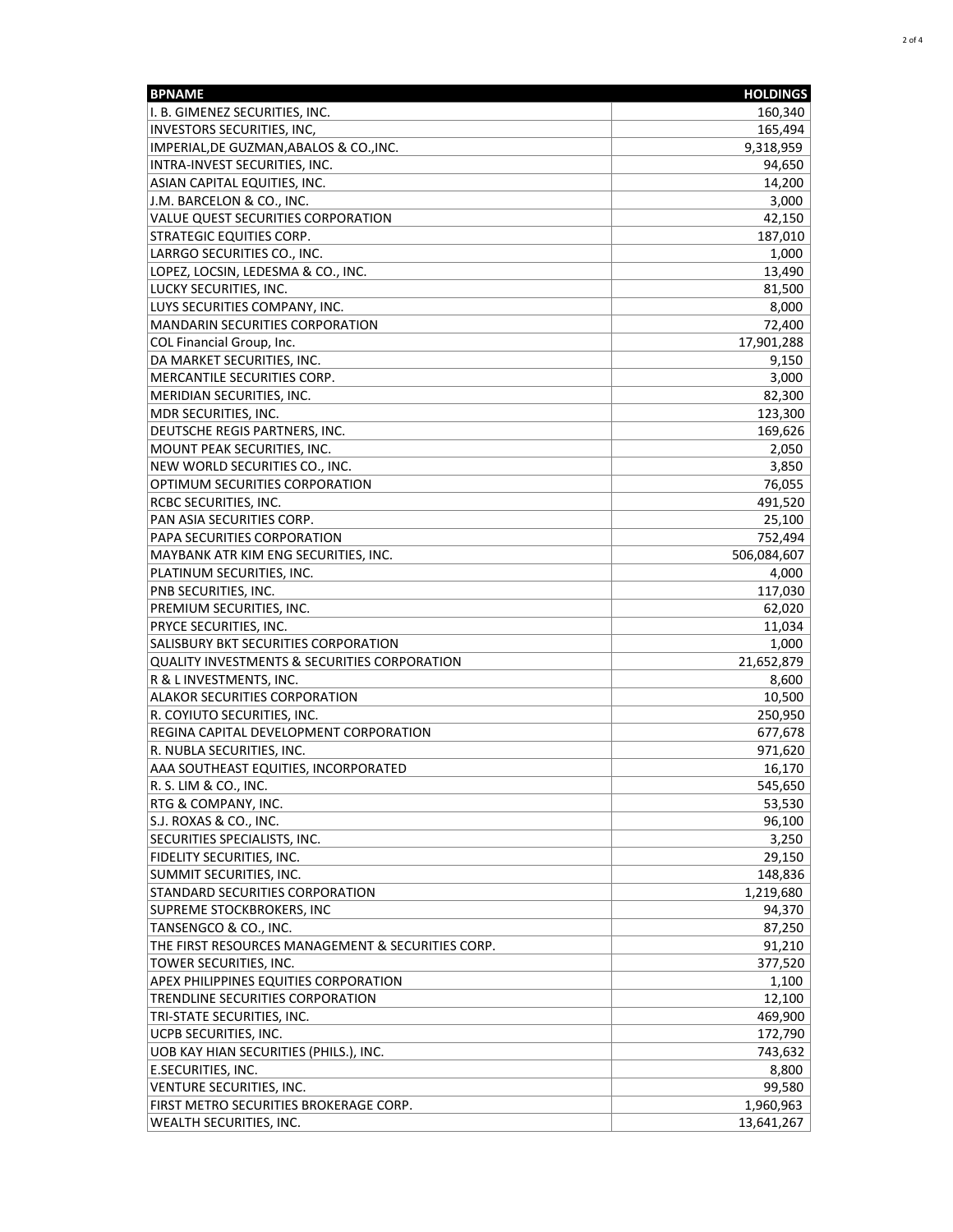| <b>BPNAME</b>                                                | <b>HOLDINGS</b> |
|--------------------------------------------------------------|-----------------|
| WESTLINK GLOBAL EQUITIES, INC.                               | 23,460          |
| BERNAD SECURITIES, INC.                                      | 134,600         |
| WONG SECURITIES CORPORATION                                  | 200             |
| YAO & ZIALCITA, INC.                                         | 741,663         |
| PHIL-PROGRESS SECURITIES CORPORATION                         | 8,000           |
| YU & COMPANY, INC.                                           | 917,370         |
| <b>BDO SECURITIES CORPORATION</b>                            | 60,571,065      |
| EAGLE EQUITIES, INC.                                         | 22,610          |
| GOLDEN TOWER SECURITIES & HOLDINGS, INC.                     | 126,742         |
| SOLAR SECURITIES, INC.                                       | 259,540         |
| G.D. TAN & COMPANY, INC.                                     | 27,450          |
| CLSA PHILIPPINES, INC.                                       | 52,303          |
| PHILIPPINE EQUITY PARTNERS, INC.                             | 31,829,048      |
| UNICAPITAL SECURITIES INC.                                   | 1,943,826       |
| SunSecurities, Inc.                                          | 77,170          |
| COHERCO SECURITIES, INC.                                     | 35,000          |
| ARMSTRONG SECURITIES, INC.                                   | 96,000          |
| KING'S POWER SECURITIES, INC.                                | 195,190         |
| TIMSON SECURITIES, INC.                                      | 58,040          |
| <b>BANCO DE ORO - TRUST BANKING GROUP</b>                    | 24,027,805      |
| <b>BANK OF COMMERCE - TRUST SERVICES GROUP</b>               | 22,000          |
| COCOPLANS, INC.                                              | 9,500           |
| CHINA BANKING CORPORATION - TRUST GROUP                      | 1,430,500       |
| CITIBANK N.A.                                                | 982,092,809     |
| DEUTSCHE BANK MANILA-CLIENTS A/C                             | 233,925,469     |
| DEUTSCHE BANK MANILA-CLIENTS A/C                             | 2,108,183       |
| <b>GOVERNMENT SERVICE INSURANCE SYSTEM</b>                   | 112,626,224     |
| THE HONGKONG AND SHANGHAI BANKING CORP. LTD. -CLIENTS' ACCT. | 235,503,682     |
| THE HONGKONG AND SHANGHAI BANKING CORP. LTD. -CLIENTS' ACCT. | 111,755,805     |
| THE HONGKONG & SHANGHAI BANKING CORP. LTD. - OWN ACCOUNT     | 808,340         |
| <b>JG SUMMIT HOLDINGS</b>                                    | 16              |
| <b>LAND BANK OF THE PHILIPPINES</b>                          | 400,000         |
| LAND BANK OF THE PHILIPPINES-TRUST BANKING GROUP             | 207,910         |
| MAA GENERAL ASSURANCE PHILS., INC.                           | 405,000         |
| NATIONAL REINSURANCE CORPORATION OF THE PHILIPPINES          | 507,040         |
| UCPB GENERAL INSURANCE CO., INC.                             | 30,000          |
| AB CAPITAL & INVESTMENT CORP. - TRUST & INVESTMENT DIV.      | 567,835         |
| ASIA UNITED BANK - TRUST & INVESTMENT GROUP                  | 400,660         |
| UNITED COCONUT PLANTERS LIFE ASSURANCE CORPORATION           | 305,300         |
| <b>SSS PROVIDENT FUND</b>                                    | 146,600         |
| PNB TRUST BANKING GROUP                                      | 8,287,800       |
| SAN MIGUEL CORPORATION RETIREMENT PLAN-STP                   | 170,000         |
| RCBC TRUST & INVESTMENT DIVISION                             | 2,276,838       |
| RCBC TRUST & INVESTMENT DIVISION - VARIOUS TAXABLE ACCTS     | 427,910         |
| STANDARD CHARTERED BANK                                      | 122,154,422     |
| <b>MBTC - TRUST BANKING GROUP</b>                            | 28,496,101      |
| SOCIAL SECURITY SYSTEM                                       | 16,969,030      |
| UNITED COCONUT PLANTERS BANK-TRUST BANKING                   | 2,585,313       |
| UNITED FUND, INC.                                            | 121,190         |
| <b>BDO-TIG SECURITIES SERVICES</b>                           | 122,270         |
| <b>VC SECURITIES CORPORATION</b>                             | 50              |